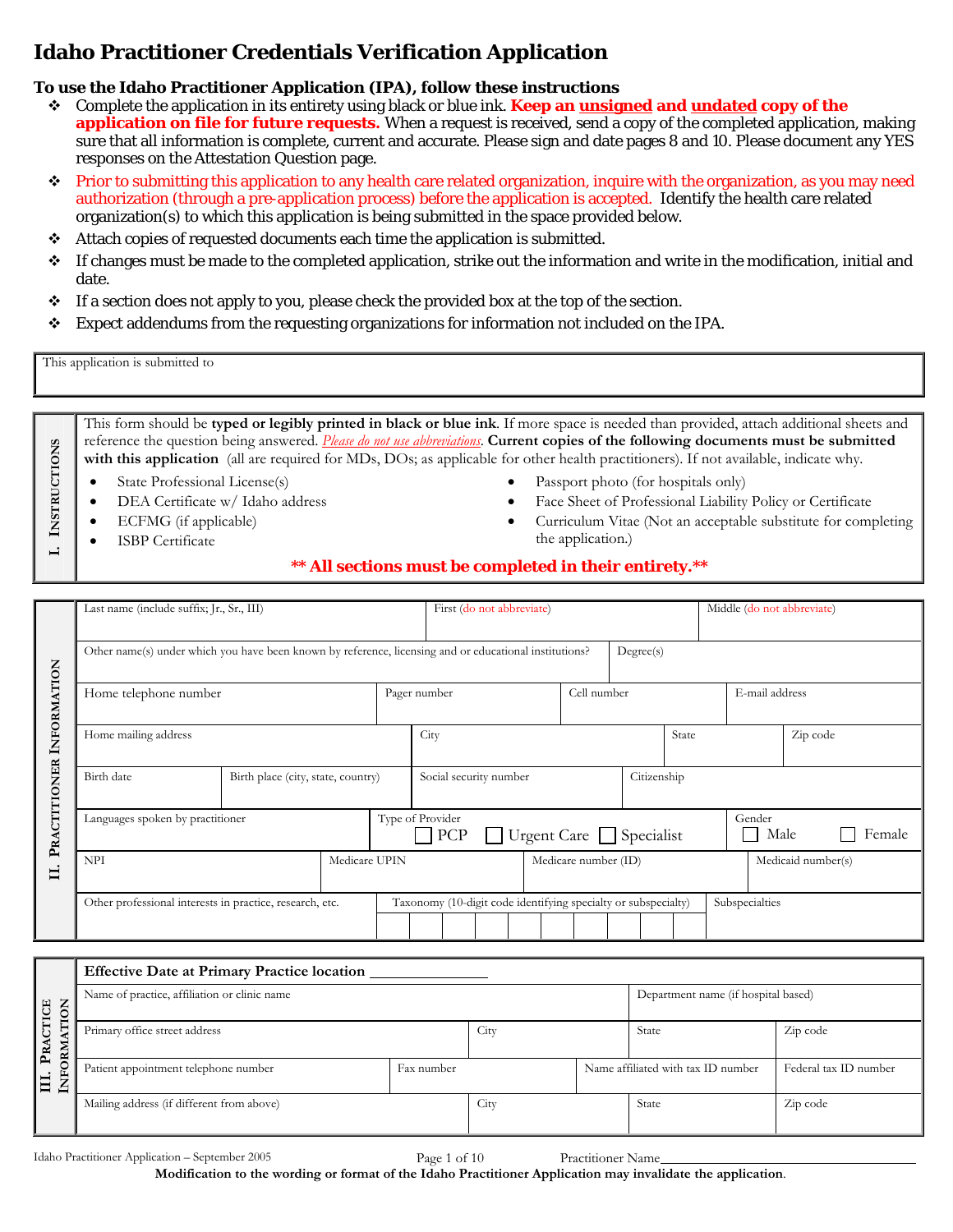|                      | Billing address (if different from above)                               |            | City                                |  | State                              | Zip code              |  |  |
|----------------------|-------------------------------------------------------------------------|------------|-------------------------------------|--|------------------------------------|-----------------------|--|--|
|                      | Office manager / Administrator name                                     |            | Administration telephone number     |  | Fax number                         | E-mail address        |  |  |
|                      | Credentialing contact (if different from above)                         |            | Credentialing telephone number      |  | Fax number                         | E-mail address        |  |  |
|                      | <b>Effective Date at Secondary Practice location</b>                    |            |                                     |  |                                    |                       |  |  |
| (CONTINUED)          | Name of secondary practice, affiliation or clinic name                  |            | Department name (if hospital based) |  |                                    |                       |  |  |
|                      | Secondary office street address                                         |            | City                                |  | State                              | Zip code              |  |  |
|                      | Patient appointment telephone number                                    | Fax number |                                     |  | Name affiliated with tax ID number | Federal tax ID number |  |  |
| PRACTICE INFORMATION | Mailing address (if different from above)                               |            | City                                |  | State                              | Zip code              |  |  |
|                      | Billing address (if different from above)                               |            | City                                |  | State                              | Zip code              |  |  |
| Щ.                   | Office manager / Administrator name                                     |            | Administration telephone number     |  | Fax number                         | E-mail address        |  |  |
|                      | Credentialing contact (if different from above)                         |            | Credentialing telephone number      |  | Fax number                         | E-mail address        |  |  |
|                      | List other office locations with above information on a separate sheet. |            |                                     |  |                                    |                       |  |  |

|                      | Idaho State professional license/registration/certificate number | <b>Status</b><br>Active   Inactive   Temporary<br>$\Box$ |                                                                         |            |                 |  |
|----------------------|------------------------------------------------------------------|----------------------------------------------------------|-------------------------------------------------------------------------|------------|-----------------|--|
| URE                  | Issue date                                                       | Expiration date                                          | Name of sponsor if required by licensure, (i.e. Physician's Assistant). |            |                 |  |
| PROFESSION<br>Š<br>Ē | Drug Enforcement Administration (DEA) registration number        |                                                          |                                                                         | Issue date | Expiration date |  |
|                      | State controlled substance certificate number                    |                                                          |                                                                         | Issue date | Expiration date |  |
| I≥                   | ECFMG number (applicable to foreign medical graduates)           |                                                          |                                                                         |            | Date issued     |  |

|                           | State           |  | License/registration/certificate number | Date issued |             |
|---------------------------|-----------------|--|-----------------------------------------|-------------|-------------|
| <b>OTHER PROFESSIONAL</b> | Expiration date |  | Year relinquished                       | Reason      |             |
| P.                        | State           |  | License/registration/certificate number |             | Date issued |
| ↣<br>_                    | Expiration date |  | Year relinquished                       | Reason      |             |
| <b>ALL</b>                | State           |  | License/registration/certificate number |             | Date issued |
| $\triangleright$          | Expiration date |  | Year relinquished                       | Reason      |             |

|                        | Name of college or university |                 |       | Does Not Apply $\Box$ |  |  |  |
|------------------------|-------------------------------|-----------------|-------|-----------------------|--|--|--|
|                        | Degree received               | Graduation date |       |                       |  |  |  |
| TION<br>€              | Mailing address               | City            | State | Zip code              |  |  |  |
| UNDER-GRADUATE<br>EDUC | Name of college or university |                 |       |                       |  |  |  |
| $\nabla$               | Degree received               | Graduation date |       |                       |  |  |  |
|                        | Mailing address               | City            | State | Zip code              |  |  |  |

Idaho Practitioner Application – September 2005 Page 2 of 10 Practitioner Name **Modification to the wording or format of the Idaho Practitioner Application may invalidate the application**.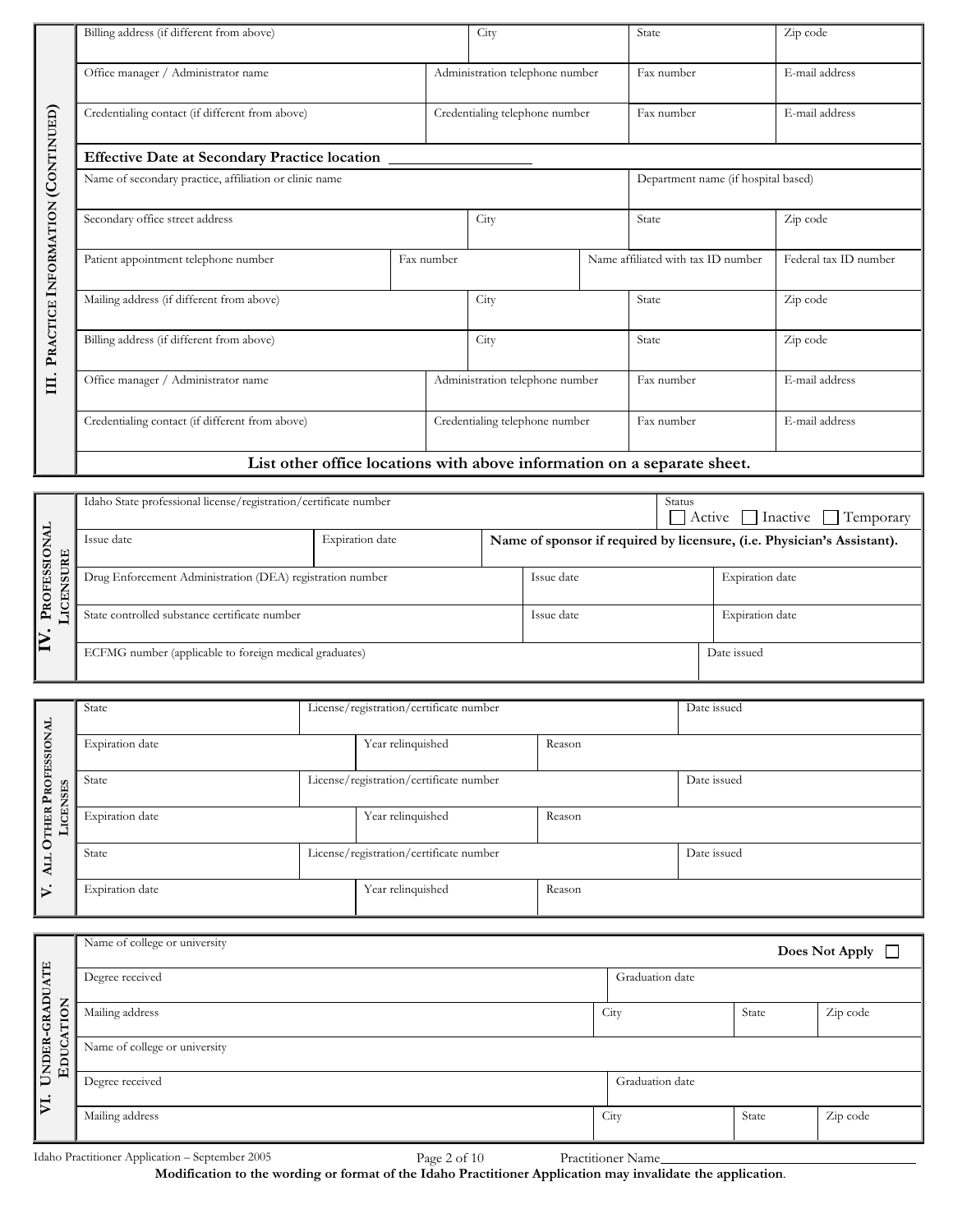|                                                                                                              |                                                                                                              |                 | (Do not abbreviate) (Attach additional sheet if necessary)          |                 |                                                 |       |          |                           |  |
|--------------------------------------------------------------------------------------------------------------|--------------------------------------------------------------------------------------------------------------|-----------------|---------------------------------------------------------------------|-----------------|-------------------------------------------------|-------|----------|---------------------------|--|
|                                                                                                              | Medical/Professional school                                                                                  |                 |                                                                     |                 |                                                 |       |          |                           |  |
|                                                                                                              | Start date                                                                                                   | Graduation date |                                                                     |                 | Degree received                                 |       |          |                           |  |
|                                                                                                              | Mailing address                                                                                              |                 |                                                                     | City            |                                                 | State |          | Zip code                  |  |
| MEDICAL/PROFESSIONAL                                                                                         |                                                                                                              |                 |                                                                     | Phone           |                                                 |       | Fax      |                           |  |
| EDUCATION                                                                                                    | Medical/Professional School                                                                                  |                 |                                                                     |                 |                                                 |       |          |                           |  |
|                                                                                                              | Start date                                                                                                   | Graduation date |                                                                     | Degree received |                                                 |       |          |                           |  |
|                                                                                                              | Mailing address                                                                                              |                 |                                                                     | City            |                                                 | State | Zip code |                           |  |
| VII.                                                                                                         |                                                                                                              |                 |                                                                     |                 |                                                 |       |          |                           |  |
|                                                                                                              |                                                                                                              |                 |                                                                     | Phone           |                                                 |       | Fax      |                           |  |
|                                                                                                              |                                                                                                              |                 | (Do not abbreviate) (Attach additional sheet if necessary)          |                 |                                                 |       |          |                           |  |
|                                                                                                              | Institution                                                                                                  |                 |                                                                     |                 |                                                 |       |          | Does Not Apply $\Box$     |  |
|                                                                                                              | Program or course of study                                                                                   |                 |                                                                     |                 | Faculty director                                |       |          |                           |  |
| VIII. GRADUATE<br>EDUCATION                                                                                  | Mailing address                                                                                              |                 |                                                                     | City            |                                                 | State |          | Zip code                  |  |
|                                                                                                              | Dates attended<br>$-$ (                                                                                      |                 |                                                                     | Phone           |                                                 |       | Fax      |                           |  |
|                                                                                                              |                                                                                                              |                 | (Do not abbreviate) (Attach additional sheet if necessary)          |                 |                                                 |       |          |                           |  |
| Institution<br>Does Not Apply $\Box$                                                                         |                                                                                                              |                 |                                                                     |                 |                                                 |       |          |                           |  |
|                                                                                                              | Program director                                                                                             |                 |                                                                     |                 |                                                 |       |          |                           |  |
|                                                                                                              | Mailing address                                                                                              |                 |                                                                     | City            |                                                 | State |          | Zip code                  |  |
| INTERNSHIP/PGYI                                                                                              | Completion date<br>Start date                                                                                |                 |                                                                     | Phone           |                                                 |       | Fax      |                           |  |
| IX.                                                                                                          | Type of internship                                                                                           |                 |                                                                     | Specialty       |                                                 |       |          |                           |  |
|                                                                                                              | Did you successfully complete the program? $\Box$ Yes $\Box$ No (If "No", please explain on separate sheet.) |                 |                                                                     |                 |                                                 |       |          |                           |  |
|                                                                                                              |                                                                                                              |                 | ( <i>Do not abbreviate</i> ) (Attach additional sheet if necessary) |                 |                                                 |       |          |                           |  |
|                                                                                                              | Institution                                                                                                  |                 |                                                                     |                 |                                                 |       |          | Does Not Apply $\Box$     |  |
|                                                                                                              | Program director                                                                                             |                 |                                                                     |                 |                                                 |       |          |                           |  |
|                                                                                                              | Mailing address                                                                                              |                 |                                                                     | City            |                                                 | State |          | Zip code                  |  |
|                                                                                                              | Start date                                                                                                   |                 | Completion date                                                     |                 | Fax<br>Phone                                    |       |          |                           |  |
|                                                                                                              | Type of residency                                                                                            |                 |                                                                     | Specialty       |                                                 |       |          |                           |  |
|                                                                                                              | Did you successfully complete the program? $\Box$ Yes                                                        |                 |                                                                     |                 | No (If "No", please explain on separate sheet.) |       |          |                           |  |
| <b>RESIDENCIES</b>                                                                                           | Institution                                                                                                  |                 |                                                                     |                 |                                                 |       |          | Does Not Apply $\;\;\Box$ |  |
| $\mathsf{x}$                                                                                                 | Program director                                                                                             |                 |                                                                     |                 |                                                 |       |          |                           |  |
|                                                                                                              | Mailing address                                                                                              |                 |                                                                     | City            |                                                 | State |          | Zip code                  |  |
|                                                                                                              | Start date                                                                                                   |                 | Completion date                                                     | Phone           |                                                 |       | Fax      |                           |  |
|                                                                                                              | Type of residency                                                                                            |                 |                                                                     | Specialty       |                                                 |       |          |                           |  |
| Did you successfully complete the program? $\Box$ Yes $\Box$ No (If "No", please explain on separate sheet.) |                                                                                                              |                 |                                                                     |                 |                                                 |       |          |                           |  |

**Modification to the wording or format of the Idaho Practitioner Application may invalidate the application**.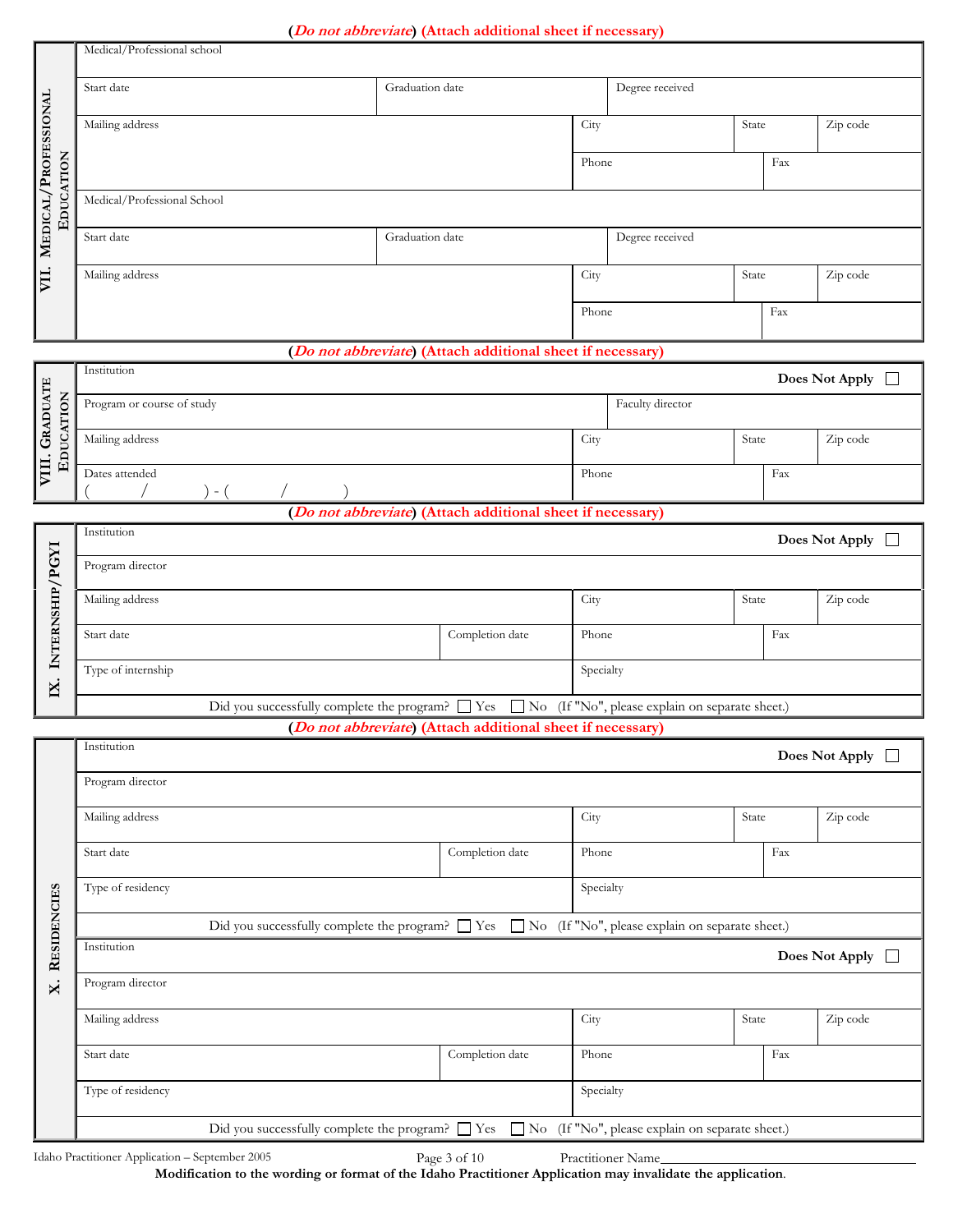#### **(Do not abbreviate) (Attach additional sheet if necessary)**

|             | Institution<br>Does Not Apply $\Box$                                                                            |                                                       |       |                                                   |  |  |  |  |  |  |
|-------------|-----------------------------------------------------------------------------------------------------------------|-------------------------------------------------------|-------|---------------------------------------------------|--|--|--|--|--|--|
|             | Program director                                                                                                |                                                       |       |                                                   |  |  |  |  |  |  |
|             | Mailing address                                                                                                 |                                                       | City  | Zip code<br>State                                 |  |  |  |  |  |  |
|             | Start date                                                                                                      | Completion date                                       | Phone | Fax                                               |  |  |  |  |  |  |
| FELLOWSHIPS | Course of study                                                                                                 |                                                       |       |                                                   |  |  |  |  |  |  |
|             | Did you successfully complete the program? $\Box$ Yes $\Box$ No<br>(If "No", please explain on separate sheet.) |                                                       |       |                                                   |  |  |  |  |  |  |
|             | Institution                                                                                                     | Does Not Apply $\Box$                                 |       |                                                   |  |  |  |  |  |  |
| XI.         | Program director                                                                                                |                                                       |       |                                                   |  |  |  |  |  |  |
|             | Mailing address                                                                                                 |                                                       | City  | Zip code<br>State                                 |  |  |  |  |  |  |
|             | Start date                                                                                                      | Completion date                                       | Phone | Fax                                               |  |  |  |  |  |  |
|             | Course of study                                                                                                 |                                                       |       |                                                   |  |  |  |  |  |  |
|             |                                                                                                                 | Did you successfully complete the program? $\Box$ Yes |       | □ No (If "No", please explain on separate sheet.) |  |  |  |  |  |  |

**(Do not abbreviate) (Attach additional sheet if necessary)**

|                | Institution<br>Does Not Apply $\Box$ |                 |       |       |          |  |  |  |
|----------------|--------------------------------------|-----------------|-------|-------|----------|--|--|--|
| <b>TORSHIP</b> | Department chairman                  |                 |       |       |          |  |  |  |
| PRECEP         | Mailing address                      | City            |       | State | Zip code |  |  |  |
| $\bullet$      | Start date                           | Completion date | Phone |       | Fax      |  |  |  |
| XII            | Training                             |                 |       |       |          |  |  |  |

#### **(Do not abbreviate) (Attach additional sheet if necessary)**

|                      | Institution      |                 |       |       | Does Not Apply $\Box$ |
|----------------------|------------------|-----------------|-------|-------|-----------------------|
| FACULTY<br>È<br>TMEN | Faculty director |                 |       |       |                       |
| $\overline{5}$       | Mailing address  |                 | City  | State | Zip code              |
| XIII.<br>APPO        | Start date       | Completion date | Phone | Fax   |                       |
|                      | Position         |                 |       |       |                       |

#### **(Do not abbreviate) (Attach additional sheet if necessary)**

|          | Are you board or otherwise professionally certified?                                                 | Does Not Apply                                                                                                                                       |           |                   |                     |                                    |  |  |
|----------|------------------------------------------------------------------------------------------------------|------------------------------------------------------------------------------------------------------------------------------------------------------|-----------|-------------------|---------------------|------------------------------------|--|--|
|          | Yes If "Yes", please complete below<br>$\mathsf{L}$                                                  | No If "No", describe your intent for certification, if any, and dates of<br>$\overline{\phantom{a}}$<br>testing for Certification on separate sheet. |           |                   |                     |                                    |  |  |
| NOLL     | Issuing Board/Entity                                                                                 | State<br>Issued                                                                                                                                      | Specialty | Date<br>Certified | Date<br>Recertified | <b>Expiration Date</b><br>(if any) |  |  |
| CERTIFIC |                                                                                                      |                                                                                                                                                      |           |                   |                     |                                    |  |  |
|          |                                                                                                      |                                                                                                                                                      |           |                   |                     |                                    |  |  |
| BOARD    |                                                                                                      |                                                                                                                                                      |           |                   |                     |                                    |  |  |
| XIV.     | Have you applied for certification other than those indicated above? $\Box$ Yes<br>$\Box$ No         |                                                                                                                                                      |           |                   |                     |                                    |  |  |
|          | If so, list certification and date                                                                   |                                                                                                                                                      |           |                   |                     |                                    |  |  |
|          | If you participate in a specialty which does not have board certification, please indicate specialty |                                                                                                                                                      |           |                   |                     |                                    |  |  |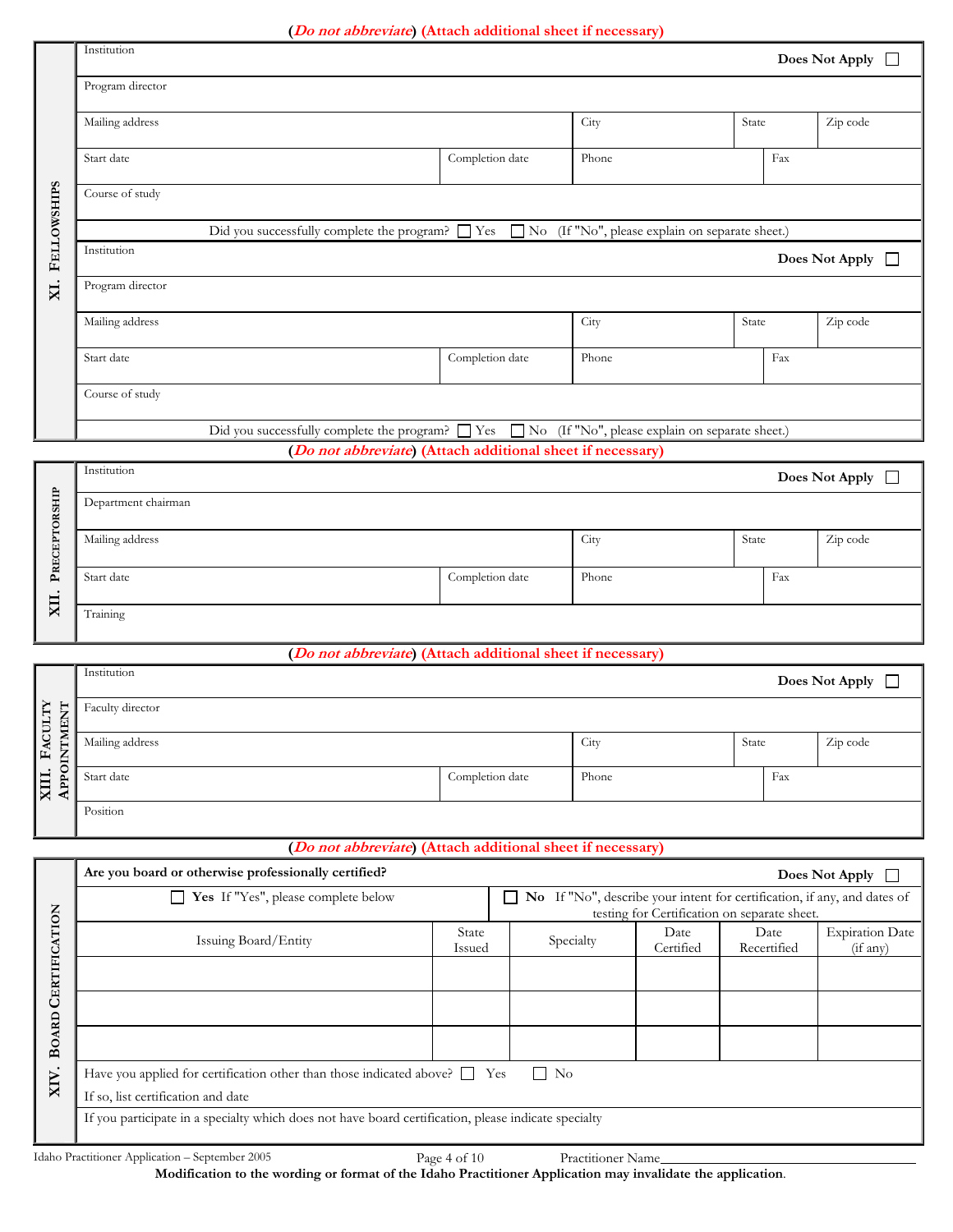|                       | ACLS, BLS, ATLS, PALS, NRP, NALS<br>(i.e., Fluoroscopy, Radiography, etc. - Attach certificate if applicable) | Does Not Apply $\Box$ |                 |
|-----------------------|---------------------------------------------------------------------------------------------------------------|-----------------------|-----------------|
| ONS<br><b>HER</b>     | Type                                                                                                          | Number                | Expiration date |
| ∺<br>-<br>E<br>TIFIC. | Type                                                                                                          | Number                | Expiration date |
| <b>CER</b><br>$\Join$ | Type                                                                                                          | Number                | Expiration date |
|                       | Type                                                                                                          | Number                | Expiration date |

| XVI.                 | Does Not Apply                                                                                                                   |
|----------------------|----------------------------------------------------------------------------------------------------------------------------------|
| HOSPITAL AND         | Please list in reverse chronological order (with the current affiliation(s) first) all institutions where you $(A)$ have current |
|                      |                                                                                                                                  |
| <b>OTHER</b>         | affiliations, (B) applications in process, (C) have had previous affiliations or, if no current affiliation, (D) have a current  |
| <b>INSTITUTIONAL</b> | coverage plan. This includes hospitals, surgery centers, institutions, corporations, military assignments, or government         |
| <b>AFFILIATIONS</b>  | agencies. If more space is needed, attach additional sheet(s). List only affiliations here, list employment in section XVII,     |
|                      | Work History.                                                                                                                    |

#### **(Do not abbreviate) (Attach additional sheet if necessary)**

| Department                                                                          |      | Department / Clinical Chair |      | Status (active, provisional, courtesy, temporary, etc.) |          |          |  |  |
|-------------------------------------------------------------------------------------|------|-----------------------------|------|---------------------------------------------------------|----------|----------|--|--|
| Mailing address                                                                     |      |                             | City |                                                         | State    | Zip code |  |  |
| Phone number                                                                        |      | Fax number                  |      | Appointment date                                        |          |          |  |  |
| Name of secondary facility (Do you have admitting privileges? $\Box$ Yes $\Box$ No) |      |                             |      |                                                         |          |          |  |  |
| Department                                                                          |      | Department / Clinical Chair |      | Status (active, provisional, courtesy, temporary, etc.) |          |          |  |  |
| Mailing address                                                                     | City |                             |      | State                                                   | Zip code |          |  |  |
| Phone number                                                                        |      | Fax number                  |      | Appointment date                                        |          |          |  |  |
| Name of other facility (Do you have admitting privileges? $\Box$ Yes $\Box$ No)     |      |                             |      |                                                         |          |          |  |  |
| Department                                                                          |      | Department / Clinical Chair |      | Status (active, provisional, courtesy, temporary, etc.) |          |          |  |  |
| Mailing address                                                                     |      | City                        |      |                                                         | State    | Zip code |  |  |
| Phone number                                                                        |      | Fax number                  |      | Appointment date                                        |          |          |  |  |

### **(Do not abbreviate) (Attach additional sheet if necessary)**

|              | Hospital/Institution |            |      |                            |          |  |  |
|--------------|----------------------|------------|------|----------------------------|----------|--|--|
| PROCESS      | Mailing address      |            | City | State                      | Zip code |  |  |
| $\Xi$        | Phone number         | Fax number |      | Date application submitted |          |  |  |
| APPLICATIONS | Hospital/Institution |            |      |                            |          |  |  |
|              | Mailing address      |            | City | State                      | Zip code |  |  |
| $\mathbf{a}$ | Phone number         | Fax number |      | Date application submitted |          |  |  |

Idaho Practitioner Application – September 2005 Page 5 of 10 Practitioner Name **Modification to the wording or format of the Idaho Practitioner Application may invalidate the application**.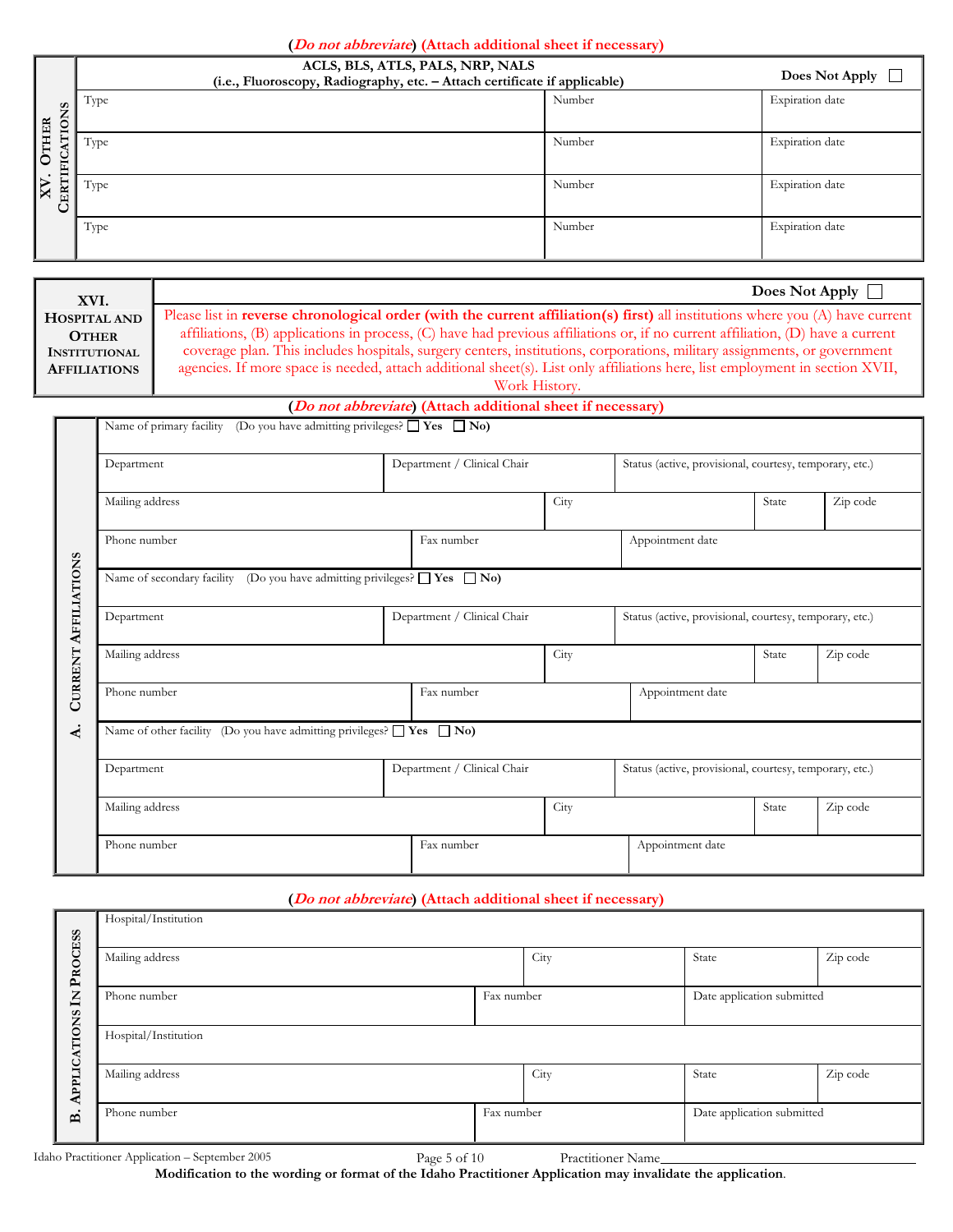#### **(Do not abbreviate) (Attach additional sheet if necessary)**

|                       |      |                                                                                                                                              | ( <i>Do not addreviate</i> ) (Attach additional sneet if necessary) |      |            |                                                                  |       |                            |                       |
|-----------------------|------|----------------------------------------------------------------------------------------------------------------------------------------------|---------------------------------------------------------------------|------|------------|------------------------------------------------------------------|-------|----------------------------|-----------------------|
|                       |      | Name of facility                                                                                                                             |                                                                     |      |            |                                                                  |       |                            | Does Not Apply $\Box$ |
|                       |      | Department                                                                                                                                   |                                                                     |      |            | Department / Clinical Chair                                      |       |                            |                       |
|                       |      | Mailing address                                                                                                                              |                                                                     | City |            |                                                                  | State |                            | Zip code              |
|                       |      | Phone number                                                                                                                                 | Fax number                                                          |      |            | Previous status (active, provisional, courtesy, temporary, etc.) |       |                            |                       |
|                       |      | Reason for leaving                                                                                                                           |                                                                     |      |            |                                                                  |       | Appointment date (from-to) |                       |
|                       |      | Name of facility                                                                                                                             |                                                                     |      |            |                                                                  |       |                            |                       |
| PREVIOUS AFFILIATIONS |      | Department                                                                                                                                   |                                                                     |      |            | Department / Clinical Chair                                      |       |                            |                       |
|                       |      | Mailing address                                                                                                                              |                                                                     | City |            |                                                                  | State |                            | Zip code              |
|                       |      | Phone number                                                                                                                                 | Fax number                                                          |      |            | Previous status (active, provisional, courtesy, temporary, etc.) |       |                            |                       |
| ن                     |      | Reason for leaving                                                                                                                           |                                                                     |      |            |                                                                  |       | Appointment date (from-to) |                       |
|                       |      | Name of other facility                                                                                                                       |                                                                     |      |            |                                                                  |       |                            |                       |
|                       |      | Department                                                                                                                                   |                                                                     |      |            | Department / Clinical Chair                                      |       |                            |                       |
|                       |      | Mailing address                                                                                                                              | City                                                                |      |            |                                                                  | State |                            | Zip code              |
|                       |      | Phone number                                                                                                                                 | Fax number                                                          |      |            | Previous status (active, provisional, courtesy, temporary, etc.) |       |                            |                       |
|                       |      | Reason for leaving                                                                                                                           |                                                                     |      |            |                                                                  |       | Appointment date (from-to) |                       |
|                       |      |                                                                                                                                              | (for those without admitting privileges)                            |      |            |                                                                  |       |                            |                       |
|                       |      | Please attach signed letter of agreement from the physician or group representative that admits                                              | and manages the inpatient care for your patients.                   |      |            |                                                                  |       |                            | Does Not Apply $\Box$ |
| D. INPATIENT COVERAGE |      |                                                                                                                                              | Name of admitting physician/practice/clinic/group                   |      |            |                                                                  |       | Hospital where privileged  |                       |
|                       | NATC |                                                                                                                                              |                                                                     |      |            |                                                                  |       |                            |                       |
|                       |      |                                                                                                                                              |                                                                     |      |            |                                                                  |       |                            |                       |
|                       |      |                                                                                                                                              |                                                                     |      |            |                                                                  |       |                            |                       |
|                       |      |                                                                                                                                              |                                                                     |      |            |                                                                  |       |                            |                       |
|                       |      |                                                                                                                                              | (Do not abbreviate) (Attach additional sheet if necessary)          |      |            |                                                                  |       |                            |                       |
|                       |      | Chronologically list all work history activities since completion of professional training (use extra sheets if necessary). This information | must be complete. A curriculum vitae is not sufficient.             |      |            |                                                                  |       |                            |                       |
|                       |      | Name of current practice/employer                                                                                                            |                                                                     |      |            |                                                                  |       |                            |                       |
|                       |      | Contact name                                                                                                                                 | Telephone number                                                    |      | Fax number |                                                                  | From  |                            | To                    |
| <b>WORK HISTORY</b>   |      | Mailing address                                                                                                                              |                                                                     |      |            | City                                                             |       | State                      | Zip code              |
|                       |      | Name of practice/employer                                                                                                                    |                                                                     |      |            |                                                                  |       |                            |                       |
| XVII.                 |      | Contact name                                                                                                                                 | Telephone number                                                    |      |            | Fax number                                                       | From  |                            | To                    |
|                       |      | Mailing address                                                                                                                              |                                                                     |      |            | City                                                             |       | State                      | Zip code              |

Reason for leaving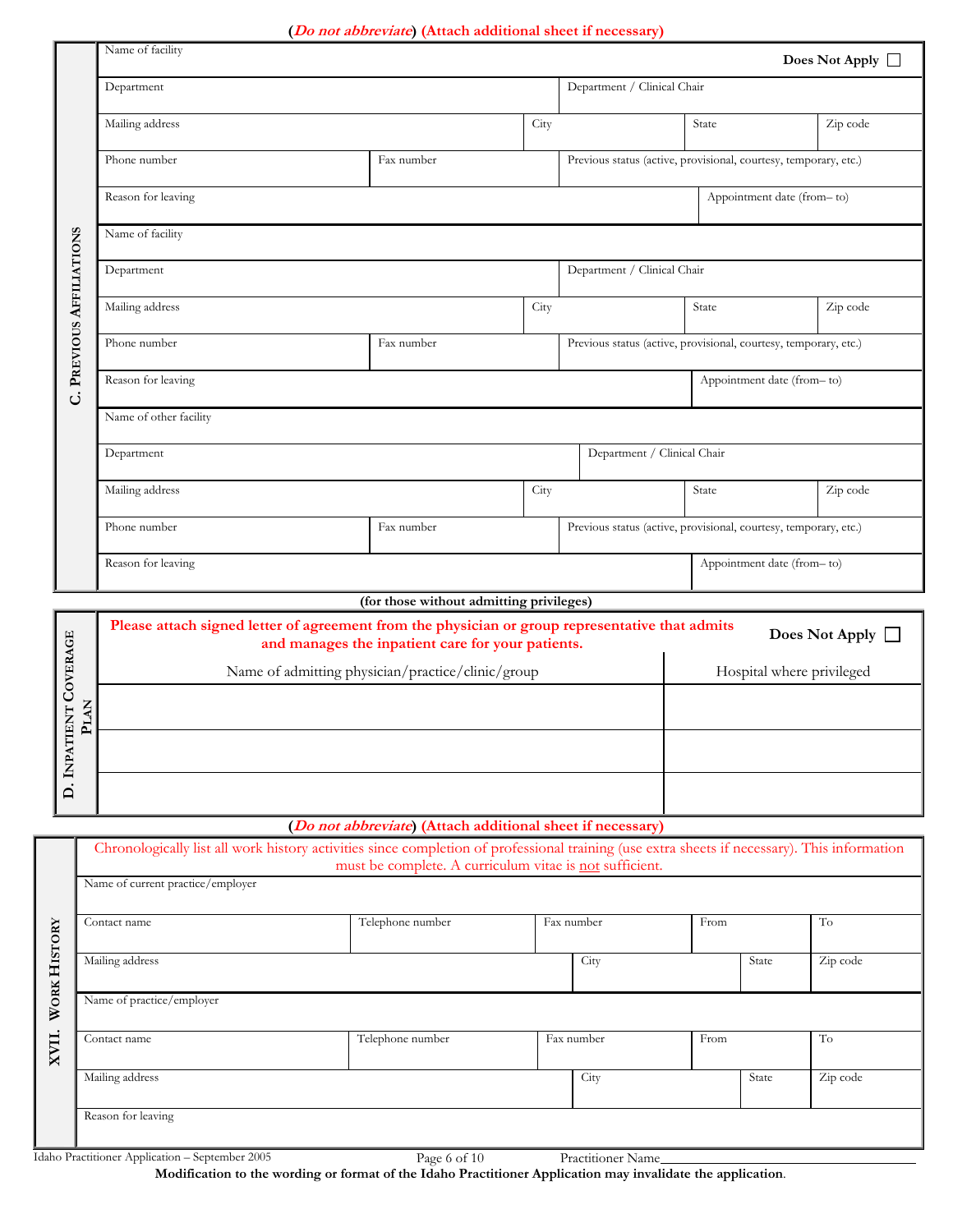|                          | Name of practice/employer                                                                                                                                                                                     |                  |  |            |      |       |          |  |
|--------------------------|---------------------------------------------------------------------------------------------------------------------------------------------------------------------------------------------------------------|------------------|--|------------|------|-------|----------|--|
| WORK HISTORY (CONTINUED) | Contact name                                                                                                                                                                                                  | Telephone number |  | Fax number | From |       | To       |  |
|                          | Mailing address                                                                                                                                                                                               |                  |  | City       |      | State | Zip code |  |
|                          | Reason for leaving                                                                                                                                                                                            |                  |  |            |      |       |          |  |
|                          | Please account for all gaps in time between date of medical / professional school graduation to present not covered elsewhere<br>within this application. Include dates, activity and names where applicable. |                  |  |            |      |       |          |  |
|                          |                                                                                                                                                                                                               | Activity / Name  |  |            | From |       | To       |  |
|                          |                                                                                                                                                                                                               |                  |  |            |      |       |          |  |
| XVII.                    |                                                                                                                                                                                                               |                  |  |            |      |       |          |  |
|                          |                                                                                                                                                                                                               |                  |  |            |      |       |          |  |

#### **(Do not abbreviate)**

|                     | $\overline{\phantom{a}}$<br>Please list membership in all professional societies.<br>Complete Name of Society | Date Joined | Current Member |          |
|---------------------|---------------------------------------------------------------------------------------------------------------|-------------|----------------|----------|
|                     |                                                                                                               |             | Yes            | $\rm No$ |
| <b>AFFILIATIONS</b> |                                                                                                               |             |                |          |
|                     |                                                                                                               |             |                |          |
| PROFESSIONAL        |                                                                                                               |             |                |          |
|                     |                                                                                                               |             |                |          |
|                     |                                                                                                               |             |                |          |
| XVIII.              |                                                                                                               |             |                |          |

|                 | List three professional references, from your specialty area, not including relatives, who have worked with you in the past two years.<br>References must be from individuals who through recent observation, are directly familiar with your work and can attest to your clinical | competence in your specialty area. One reference must be from same discipline. |                     |                     |       |                              |
|-----------------|------------------------------------------------------------------------------------------------------------------------------------------------------------------------------------------------------------------------------------------------------------------------------------|--------------------------------------------------------------------------------|---------------------|---------------------|-------|------------------------------|
|                 | Name of reference                                                                                                                                                                                                                                                                  |                                                                                | Title and specialty |                     |       |                              |
|                 | Mailing address                                                                                                                                                                                                                                                                    |                                                                                | City                |                     | State | Zip code                     |
| PEER REFERENCES | E-mail address                                                                                                                                                                                                                                                                     | Telephone number                                                               | Fax number          |                     |       | Cell phone number (optional) |
|                 | Name of reference                                                                                                                                                                                                                                                                  |                                                                                |                     | Title and specialty |       |                              |
|                 | Mailing address                                                                                                                                                                                                                                                                    |                                                                                | City                |                     | State | Zip code                     |
| XIX.            | E-mail address                                                                                                                                                                                                                                                                     | Telephone number                                                               | Fax number          |                     |       | Cell phone number (optional) |
|                 | Name of reference                                                                                                                                                                                                                                                                  |                                                                                |                     | Title and specialty |       |                              |
|                 | Mailing address                                                                                                                                                                                                                                                                    |                                                                                | City                |                     | State | Zip code                     |
|                 | E-mail address                                                                                                                                                                                                                                                                     | Telephone number                                                               | Fax number          |                     |       | Cell phone number (optional) |

**Modification to the wording or format of the Idaho Practitioner Application may invalidate the application**.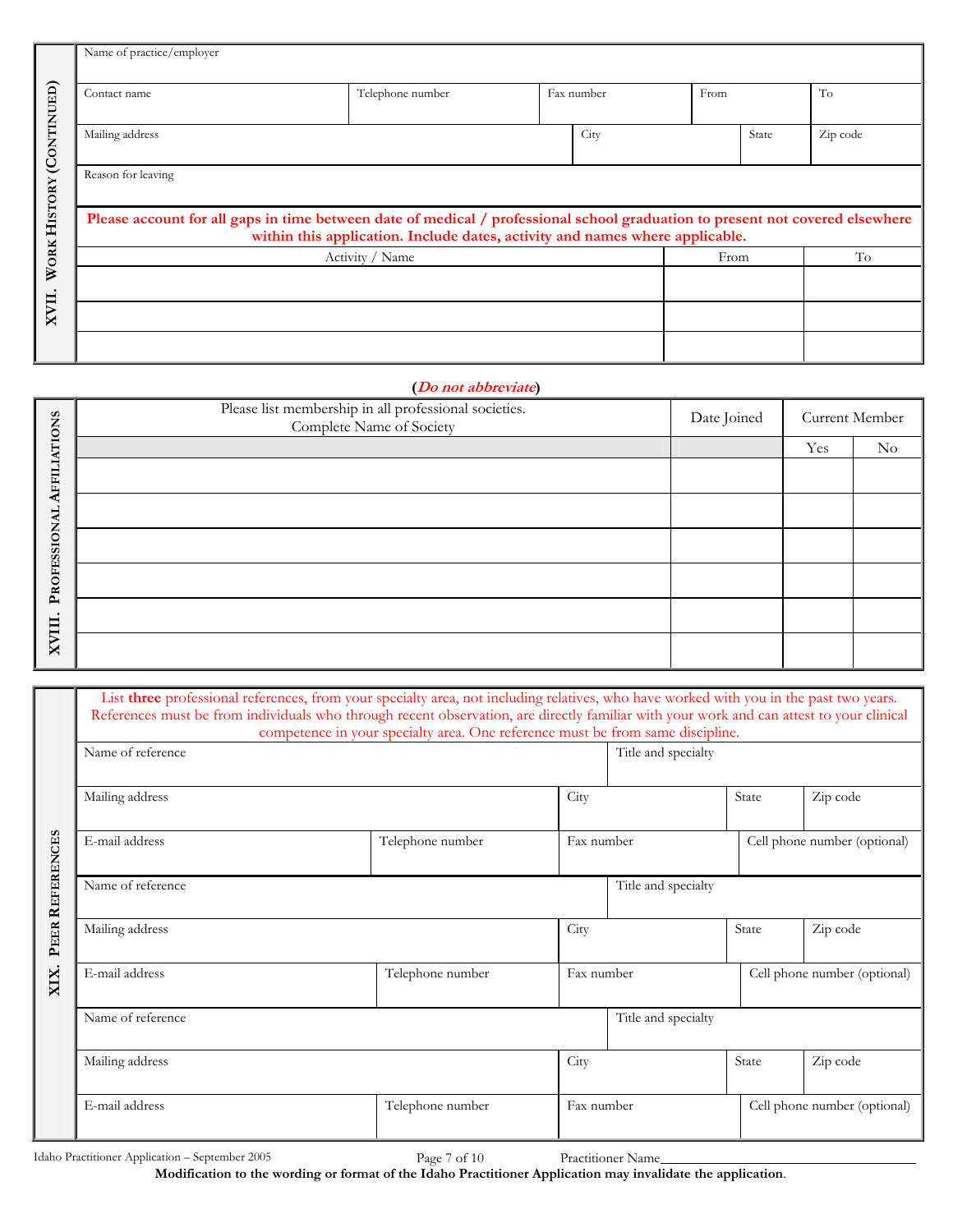**(Do not abbreviate)**

|                                      |                                                                                                                                                                                                                                                                                                                                                                                                                                                                                                                            |                                                       | <u> 20 noi uodie, nie</u> |                                                                                  |      |                |                                |                       |  |
|--------------------------------------|----------------------------------------------------------------------------------------------------------------------------------------------------------------------------------------------------------------------------------------------------------------------------------------------------------------------------------------------------------------------------------------------------------------------------------------------------------------------------------------------------------------------------|-------------------------------------------------------|---------------------------|----------------------------------------------------------------------------------|------|----------------|--------------------------------|-----------------------|--|
|                                      | Policy number<br>Current insurance carrier                                                                                                                                                                                                                                                                                                                                                                                                                                                                                 |                                                       |                           |                                                                                  |      |                |                                |                       |  |
|                                      | Mailing address                                                                                                                                                                                                                                                                                                                                                                                                                                                                                                            |                                                       |                           | City                                                                             |      | State          |                                | Zip code              |  |
|                                      | Phone number                                                                                                                                                                                                                                                                                                                                                                                                                                                                                                               | Fax number                                            |                           |                                                                                  |      |                | Origination (retroactive) date |                       |  |
|                                      | Per claim amount                                                                                                                                                                                                                                                                                                                                                                                                                                                                                                           | Aggregate amount                                      |                           |                                                                                  |      | Effective date |                                | Expiration date       |  |
|                                      |                                                                                                                                                                                                                                                                                                                                                                                                                                                                                                                            |                                                       |                           | Please list <b>ALL</b> professional liability carriers within the past ten years |      |                |                                |                       |  |
|                                      | Name of carrier                                                                                                                                                                                                                                                                                                                                                                                                                                                                                                            |                                                       |                           |                                                                                  |      | Policy number  |                                |                       |  |
| PROFESSIONAL LIABILITY               | Mailing address                                                                                                                                                                                                                                                                                                                                                                                                                                                                                                            |                                                       |                           | City                                                                             |      | State          |                                | Zip code              |  |
|                                      | Phone number                                                                                                                                                                                                                                                                                                                                                                                                                                                                                                               |                                                       | Fax number                |                                                                                  | From |                |                                | To                    |  |
|                                      | Name of carrier                                                                                                                                                                                                                                                                                                                                                                                                                                                                                                            |                                                       |                           |                                                                                  |      | Policy number  |                                |                       |  |
| XX.                                  | Mailing address                                                                                                                                                                                                                                                                                                                                                                                                                                                                                                            |                                                       |                           | City                                                                             |      | State          |                                | Zip code              |  |
|                                      | Phone number                                                                                                                                                                                                                                                                                                                                                                                                                                                                                                               |                                                       | Fax number                |                                                                                  | From |                |                                | To                    |  |
|                                      | Name of carrier                                                                                                                                                                                                                                                                                                                                                                                                                                                                                                            |                                                       |                           |                                                                                  |      |                | Policy number                  |                       |  |
|                                      | Mailing Address                                                                                                                                                                                                                                                                                                                                                                                                                                                                                                            |                                                       |                           | City                                                                             |      | State          |                                | Zip code              |  |
|                                      | Phone number                                                                                                                                                                                                                                                                                                                                                                                                                                                                                                               |                                                       | Fax number                |                                                                                  | From |                |                                | To                    |  |
|                                      | Practitioner name(print or type)                                                                                                                                                                                                                                                                                                                                                                                                                                                                                           |                                                       |                           |                                                                                  |      |                |                                |                       |  |
|                                      |                                                                                                                                                                                                                                                                                                                                                                                                                                                                                                                            |                                                       |                           |                                                                                  |      |                |                                | Does Not Apply $\Box$ |  |
| <b>CONFIDENTIAL</b>                  | Please list any past or current professional liability claim(s) or lawsuit(s), in which allegations of professional negligence were made against<br>you, whether or not you were individually named in the claim or lawsuit. Please do not include patient names or other HIPAA protected<br>health information (PHI). Photocopy this page as needed and submit a separate page for EACH claim/event. A legible signed<br>practitioner narrative that addresses all of the following details is an acceptable alternative. |                                                       |                           |                                                                                  |      |                |                                |                       |  |
|                                      | Date and clinical details of the incident, with preceding events<br>Details<br>Date                                                                                                                                                                                                                                                                                                                                                                                                                                        |                                                       |                           |                                                                                  |      |                |                                |                       |  |
|                                      |                                                                                                                                                                                                                                                                                                                                                                                                                                                                                                                            |                                                       |                           |                                                                                  |      |                |                                |                       |  |
|                                      |                                                                                                                                                                                                                                                                                                                                                                                                                                                                                                                            |                                                       |                           |                                                                                  |      |                |                                |                       |  |
|                                      |                                                                                                                                                                                                                                                                                                                                                                                                                                                                                                                            | Your role and specific responsibility in the incident |                           |                                                                                  |      |                |                                |                       |  |
|                                      |                                                                                                                                                                                                                                                                                                                                                                                                                                                                                                                            |                                                       |                           |                                                                                  |      |                |                                |                       |  |
| PROFESSIONAL LIABILITY ACTION DETAIL | Subsequent events, including patient's clinical outcome                                                                                                                                                                                                                                                                                                                                                                                                                                                                    |                                                       |                           |                                                                                  |      |                |                                |                       |  |
|                                      |                                                                                                                                                                                                                                                                                                                                                                                                                                                                                                                            |                                                       |                           |                                                                                  |      |                |                                |                       |  |
|                                      | Date suit or claim was filed                                                                                                                                                                                                                                                                                                                                                                                                                                                                                               |                                                       |                           |                                                                                  |      |                |                                |                       |  |
|                                      | Name and Address of Insurance Carrier that handled the claim                                                                                                                                                                                                                                                                                                                                                                                                                                                               |                                                       |                           |                                                                                  |      |                |                                |                       |  |
|                                      | Your status in the legal action (primary defendant, co-defendant, other)<br>Current status of suit or other action                                                                                                                                                                                                                                                                                                                                                                                                         |                                                       |                           |                                                                                  |      |                |                                |                       |  |
| XXI.                                 | Date of settlement, judgment, or dismissal                                                                                                                                                                                                                                                                                                                                                                                                                                                                                 |                                                       |                           |                                                                                  |      |                |                                |                       |  |
|                                      |                                                                                                                                                                                                                                                                                                                                                                                                                                                                                                                            |                                                       |                           |                                                                                  |      |                |                                |                       |  |
|                                      | If case was settled out-of-court, or with a judgment, settlement amount attributed to you? \$                                                                                                                                                                                                                                                                                                                                                                                                                              |                                                       |                           |                                                                                  |      |                |                                |                       |  |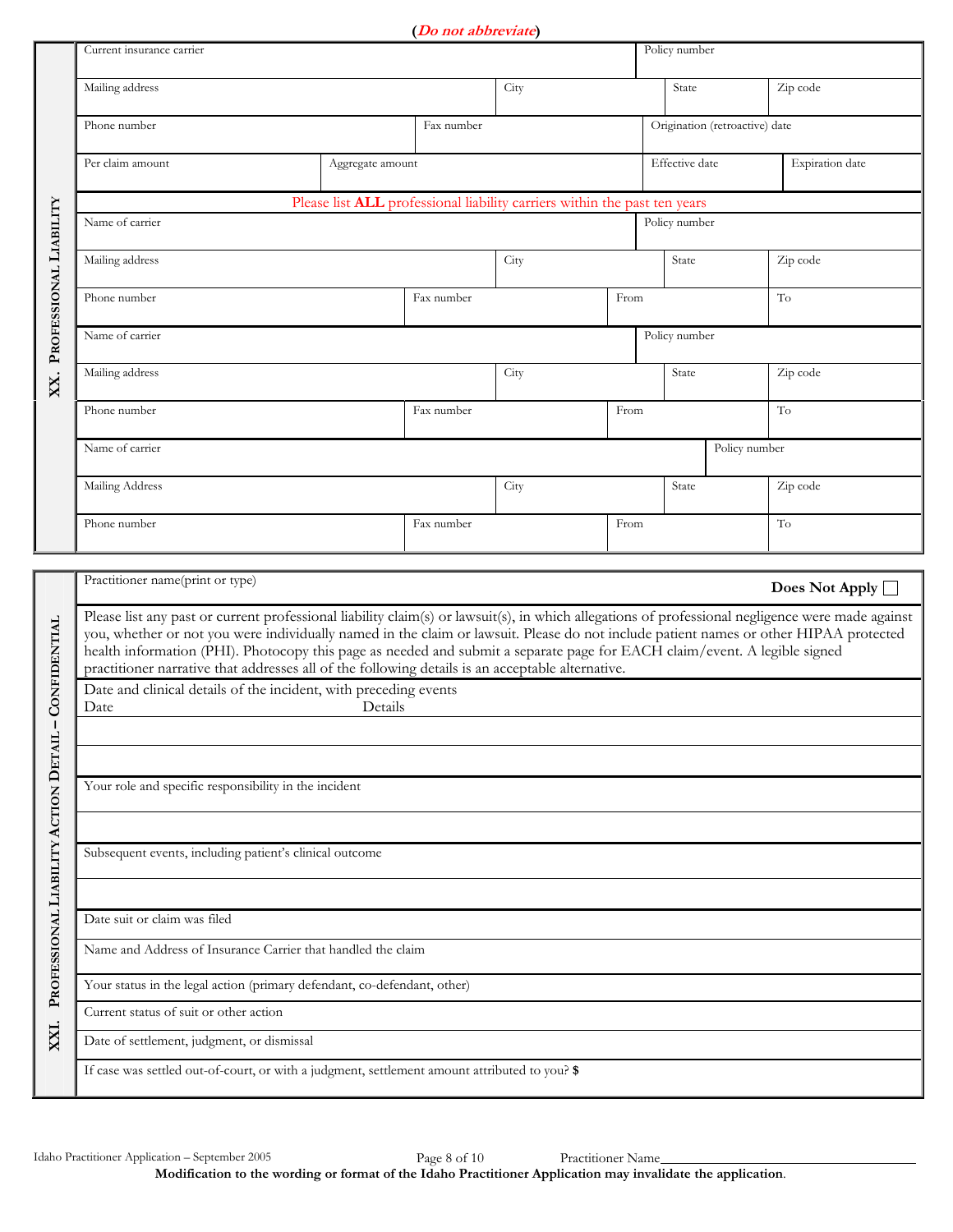# **IDAHO PRACTITIONER ATTESTATION QUESTIONS** - *To be completed by the practitioner*

|                | Please answer all of the following questions. If your answer to any of the following questions is 'Yes", provide details as specified on a<br>separate sheet. If you attach additional sheets, sign and date each sheet.                                                                                                                                                                                                                                                                                                                                                       |     |                        |
|----------------|--------------------------------------------------------------------------------------------------------------------------------------------------------------------------------------------------------------------------------------------------------------------------------------------------------------------------------------------------------------------------------------------------------------------------------------------------------------------------------------------------------------------------------------------------------------------------------|-----|------------------------|
| A.             | PROFESSIONAL SANCTIONS                                                                                                                                                                                                                                                                                                                                                                                                                                                                                                                                                         |     |                        |
| $\circled{0}$  | Have you ever been, or are you now in the process of being denied, revoked, terminated, suspended, restricted, reduced, limited, sanctioned, placed<br>on probation, monitored, or not renewed for any of the following? Or have you voluntarily or involuntarily relinquished, withdrawn, or failed to<br>proceed with an application for any of the following in order to avoid an adverse action or to preclude an investigation or while under investigation<br>relating to professional competence or conduct?                                                            |     |                        |
|                |                                                                                                                                                                                                                                                                                                                                                                                                                                                                                                                                                                                | Yes | $\mathbf{N}\mathbf{o}$ |
|                | License to practice any profession in any jurisdiction<br>a.                                                                                                                                                                                                                                                                                                                                                                                                                                                                                                                   |     |                        |
|                | Other professional registration or certification in any jurisdiction<br>b.                                                                                                                                                                                                                                                                                                                                                                                                                                                                                                     |     |                        |
|                | Specialty or subspecialty board certification<br>c.                                                                                                                                                                                                                                                                                                                                                                                                                                                                                                                            |     |                        |
|                | Membership on any hospital medical staff<br>d.                                                                                                                                                                                                                                                                                                                                                                                                                                                                                                                                 |     |                        |
|                | Clinical privileges at any facility, including hospitals, ambulatory surgical centers, skilled nursing facilities, etc.<br>e.                                                                                                                                                                                                                                                                                                                                                                                                                                                  |     |                        |
|                | Medicare, Medicaid, FDA, governmental, national or international regulatory agency or any public program<br>f.                                                                                                                                                                                                                                                                                                                                                                                                                                                                 |     |                        |
|                | Professional society membership or fellowship<br>g.                                                                                                                                                                                                                                                                                                                                                                                                                                                                                                                            |     |                        |
|                | Participation/membership in an HMO, PPO, IPA, PHO or other entity<br>h.                                                                                                                                                                                                                                                                                                                                                                                                                                                                                                        |     |                        |
|                | Academic Appointment<br>i.                                                                                                                                                                                                                                                                                                                                                                                                                                                                                                                                                     |     |                        |
|                | Authority to prescribe controlled substances (DEA or other authority)<br>1.                                                                                                                                                                                                                                                                                                                                                                                                                                                                                                    |     |                        |
| $^{\circledR}$ | Have you ever been subject to review, challenges, and/or disciplinary action, formal or informal, by an ethics committee,                                                                                                                                                                                                                                                                                                                                                                                                                                                      |     |                        |
|                | licensing board, medical disciplinary board, professional association or education/training institution?<br>Have you been found by a state professional disciplinary board to have committed unprofessional conduct as defined in                                                                                                                                                                                                                                                                                                                                              |     |                        |
| $\circled{3}$  | applicable state provisions?                                                                                                                                                                                                                                                                                                                                                                                                                                                                                                                                                   |     |                        |
| $^{\circledR}$ | Have you ever been the subject of any reports to a state, federal, national data bank, or state licensing or disciplinary<br>entity?                                                                                                                                                                                                                                                                                                                                                                                                                                           |     |                        |
| В.             | <b>CRIMINAL HISTORY</b>                                                                                                                                                                                                                                                                                                                                                                                                                                                                                                                                                        | Yes | No                     |
| ➀              | Have you ever been charged with a criminal violation (felony or misdemeanor) resulting in either a plea bargain,<br>conviction on the original or lesser charge, or payment of a fine, suspended sentence, community service or other<br>obligation?                                                                                                                                                                                                                                                                                                                           |     |                        |
|                | Do you have notice of any such anticipated charges?<br>a.                                                                                                                                                                                                                                                                                                                                                                                                                                                                                                                      |     |                        |
|                | Are you currently under governmental investigation?<br>b.                                                                                                                                                                                                                                                                                                                                                                                                                                                                                                                      |     |                        |
| C.             | <b>AFFIRMATION OF ABILITIES</b>                                                                                                                                                                                                                                                                                                                                                                                                                                                                                                                                                | Yes | No                     |
| $\circled{0}$  | Do you presently use any drugs illegally?                                                                                                                                                                                                                                                                                                                                                                                                                                                                                                                                      |     |                        |
| $^{\circledR}$ | Do you have, or have you ever had, any physical condition, mental health condition, or chemical dependency condition<br>(alcohol or other substance) that affects or could affect your current ability to practice with or without reasonable<br>accommodation? If reasonable accommodation is required, specify the accommodations required. If the answer to this<br>question is yes, please identify and describe any rehabilitation program in which you are or were enrolled which assures<br>your ability to adhere to prevailing standards of professional performance. |     |                        |
| ③              | Are you unable to perform any of the services/clinical privileges required by the applicable participating practitioner<br>agreement/hospital agreement, with or without reasonable accommodation, according to accepted standards of<br>professional performance?                                                                                                                                                                                                                                                                                                             |     |                        |
| D.             | <b>LITIGATION AND MALPRACTICE COVERAGE HISTORY</b> (If you answer "Yes" to any of the questions in this section, please<br>document in Section XXI. PROFESSIONAL LIABILITY ACTION DETAIL of this application.)                                                                                                                                                                                                                                                                                                                                                                 |     |                        |
| $\circledD$    | Have allegations or claims of professional negligence been made against you at any time, whether or not you were<br>individually named in the claim or lawsuit?                                                                                                                                                                                                                                                                                                                                                                                                                |     |                        |
| $^{\circledR}$ | Have you or your insurance carrier(s) ever paid any money on your behalf to settle/resolve a professional malpractice<br>claim (not necessarily a lawsuit) and/or to satisfy a judgement (court-ordered damage award) in a professional lawsuit?                                                                                                                                                                                                                                                                                                                               |     |                        |
| ③              | Are there any such claims being asserted against you now?                                                                                                                                                                                                                                                                                                                                                                                                                                                                                                                      |     |                        |
| $^{\circledR}$ | Have you ever been denied professional liability coverage or has your coverage ever been terminated, not renewed,                                                                                                                                                                                                                                                                                                                                                                                                                                                              |     |                        |
| $\circledS$    | restricted, or modified (e.g. reduced limits, restricted coverage, surcharged)?<br>Are any of the privileges that you are requesting not covered by your current malpractice coverage?                                                                                                                                                                                                                                                                                                                                                                                         |     |                        |
| Е.             | <b>ATTESTATION</b>                                                                                                                                                                                                                                                                                                                                                                                                                                                                                                                                                             |     |                        |
|                | I warrant that all the statements made on this form and on any attached information sheets are complete, accurate, and current. I understand<br>that any material misstatements in, or omissions from, this statement constitute cause for denial of membership or cause for summary<br>dismissal from the entity to which this statement has been submitted.                                                                                                                                                                                                                  |     |                        |
|                | Typed or printed name<br>Signature                                                                                                                                                                                                                                                                                                                                                                                                                                                                                                                                             |     | Date                   |